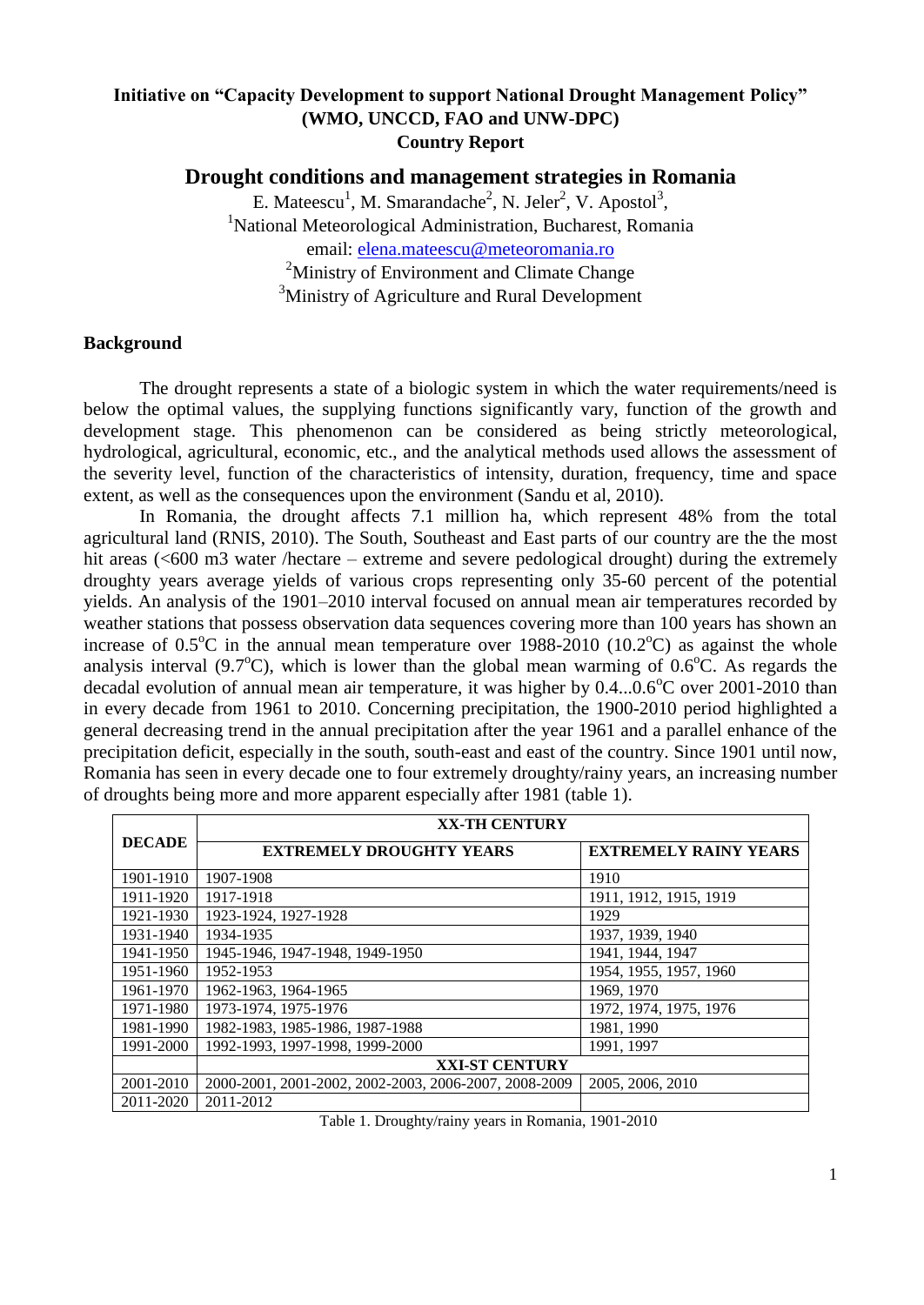Significant rainfall deficits were recorded in 1907-1908, 1923-1924, 1927-1928, 1934-1935, 1945-1946, 1947-1948, 1949-1950, 1952-1953, 1982-1983, 1985-1986, 1992-1993, 1999-2000 and, more recently, in 2000-2001, 2001-2002, 2002-2003, 2006-2007 and 2011-2012.

A total of eight droughty months were recorded during the agricultural year 2011-2012, November 2011 being the droughtiest month in the last 52 years in Romania, with a monthly mean of only 1.2 mm as against the multi-annual mean of 43.9 mm. July 2012 is the second, in top 5 droughtiest months over 1961-2012, with a monthly mean of 40.5 mm as compared with a normal value of 78.2 mm. July 2012 was also the warmest month in the last 52 years in Romania, the monthly mean temperature being 23.7°C as against the multi-annual mean of  $19.2$ °C – a positive deviation of  $4.5^{\circ}$ C.

## **Drought monitoring and early warning systems**

The Romanian Government is assisted in taking decisions on drought, land degradation and desertification issues by the interdisciplinary National Committee to Combat Drought, Land Degradation and Desertification, which is a consultative body. This Committee is coordinated by The Ministry of Agriculture and Rural Development. The National Meteorological Administration (NMA) is one of the three institutions that collaborate with the Technical Secretariat of the National Committee to Combat Drought.

National Meteorological Administration is the national authority in the meteorological field in Romania, with a continuous service since 1884 and operates under the authority of the Ministry of Environment and Climate Change (MECC). The NMA is responsible for carrying out the weather forecasts and warnings as well as operationally disseminate them to decisional factors and all endusers. The National Meteorological Observation Network within the NMA includes 7 Regional Meteorological Centers (RMC). Romanian agrometeorological observation network of NMA provides weekly in-situ monitoring and information are collected, analyzed and compiled by the Agro-meteorological Service. The agrometeorological of NMA investigates the impact of climate variability and change on crops (including phenology and yield), and on the main components of soil water balance. Currently this service enabled monitoring of drought dynamics and assessing the spatial extent and intensity of drought phenomenon. The monitoring is done daily for agrometeorological parameters and the changes in the soil moisture content at the plant level, identifies periods and agricultural areas seriously affected by extreme events, elaborates weekly bulletins, and carries out long-term agro-meteorological forecasts upon soil moisture reserves. Modeling and GIS techniques are used to monitor the spatial extent of extreme weather phenomena, including drought, and to assess the most vulnerable areas.

The meteorological profile (2013):

Synoptic and climatological observations and measurements: 159 stations

Number of automatic weather stations (MAWS): 126

Agrometeorological observations and measurements stations: 55

Radar network: 8 radars (5 C-band and 3 S-band Doppler radars)

Pluviometric observations and measurements: 67 stations.

DROUGHT INDICATORS (thematic maps at national/regional level) used by NMA:

- 1. Climatic indicators: SPI, Aridity Index, etc;
- 2. Agrometeorological indicators: Soil moisture, heat waves, ETP, etc;
- 3. Drought indicators based on satellite-derived products: NDWI, fAPAR, NDVI, CWSI, LAI, etc.

Department of Water, Forests and Pisciculture from the Ministry of Environment and Climate Change (MECC) coordinates at national, regional and local level the necessary procedures for the management of emergencies produced by the hydrological drought, such as management of irrigation systems during the extended drought periods including adjustment of irrigation systems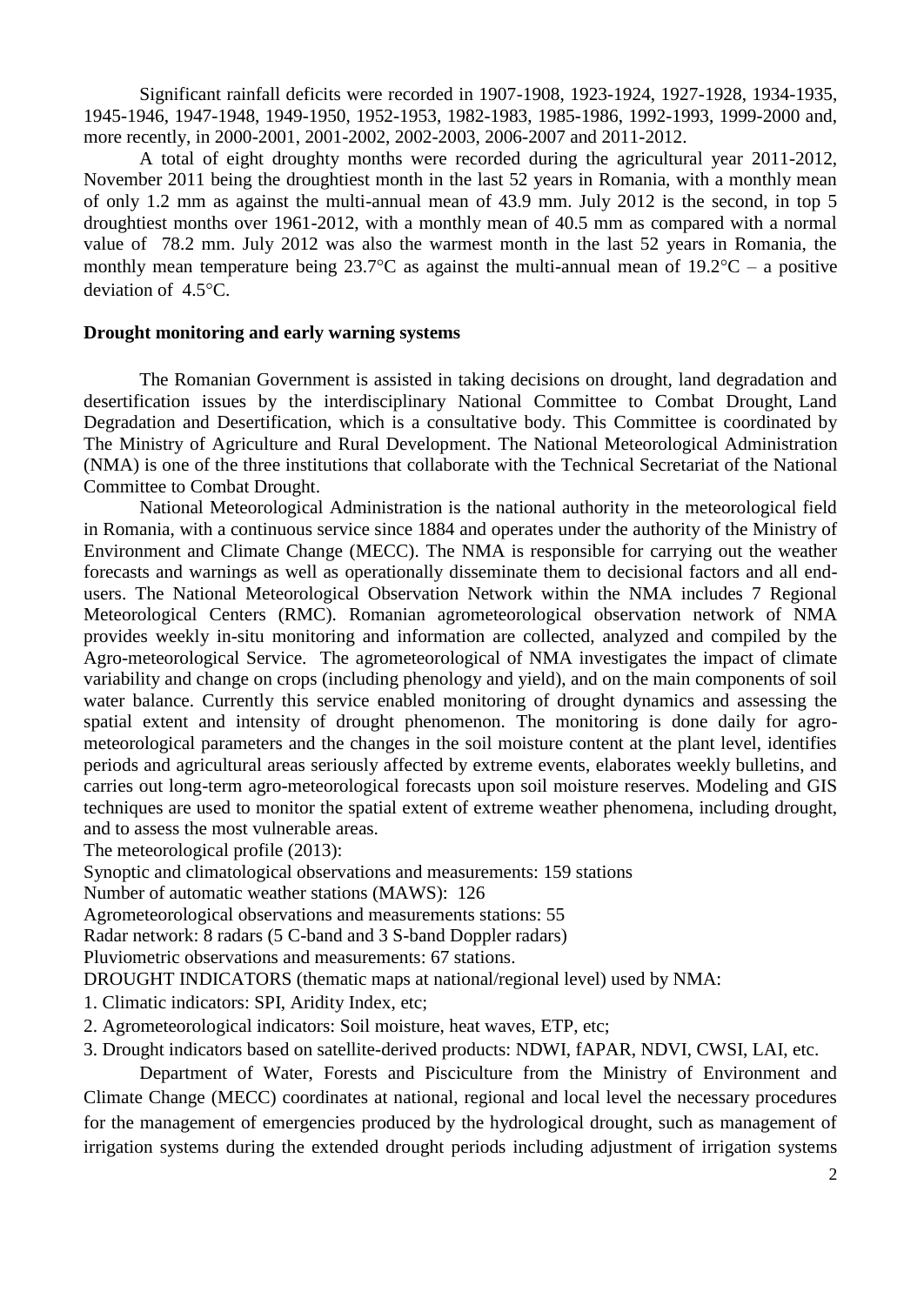which supply water from the Danube River Basin during conditions of hydrological drought. The "Romanian Waters" National Administration (RWNA) togheter with the National Institute of Hydrology and Water Management (NIHWM) produces river basin plans for restriction and use of the water during critical periods, elaborated for each of the 11 Water Basins Administrations (WBA). These plans are elaborated in conformity with Ministerial Order on the methodology for water restrictions.

#### **Vulnerability assessment**

The present-day and foreseeable climatic data highlight the increase in frequency and intensity of the drought phenomenon, its potential effects on the most vulnerable sectors (agriculture, waters and forests, biodiversity, energy, transport etc.)., requiring specific adaptation measures to the limiting environmental conditions.

Hazards associated to the climate change are greater for:

- (1) human health (a higher frequency and longer duration of the heat waves have an impact of the health of the elderly, negatively impacting the health services, which are overstressed even in normal weather situations);
- (2) food safety (troubles in agriculture, caused by drought and by a non-sustainable approach as regards the land cultivation at subsistence level);
- (3) biodiversity (forest fires, discontinuation of the ecosystems' dynamics because of high temperatures and the modification of precipitation distribution patterns);
- (4) energetic safety (drought influences both over the hydroelectric power plants and the nuclear power plant from Cernavoda, as their regular activity relies on the befitted level of the Danube River. This is all the more relevant whereby at country level almost 36% out of the electricity produced comes from hydro sources and 19% from nuclear sources.).

One of the most visible effects of this situation is noticeable in agriculture, where the vegetal yield varied largely from year to year, in the context of variable climatic conditions. The 2001-2012 interval was particularly droughty; the drought negatively impacted the agricultural productivity; the mean yield by ha, decreased by more than 50% on the land surfaces where irrigation systems are absent. According to Ministry's of Agriculture and Rural Development data, the excessively droughty agricultural years 2011-2012 strongly impacted about 5.9 million hectares, the level of losses varying over different area and culture. Nevertheless, the most affected cultures include corn, wheat, barley, two-row barley, sunflower, and rape and soya.

| <b>Culture</b>  | Average yield     | 2012      | <b>Yield decline</b> |
|-----------------|-------------------|-----------|----------------------|
|                 | 2009-2010-2011    | (Thousand |                      |
|                 | (Thousand tonnes) | tonnes)   |                      |
| Corn            | 9,577             | 5,158     | $-46.1%$             |
| Wheat           | 6,048             | 4,941     | $-18.3%$             |
| Barley/Two-row- | 1,273             | 972       | $-23.6%$             |
| barley          |                   |           |                      |
| Potato          | 3,788             | 2,430     | $-35.8%$             |
| Sunflower       | 1,383             | 1,165     | $-15.7%$             |
| Rape            | 750               | 148       | $-80.2%$             |
| Soya            | 125               | 70        | $-44.0%$             |

Taking into account the estimations presented at the 4-th IPCC Report, relative to the 1980- 1990 intervals, it is expected the same annual mean warming in Romania as that projected for the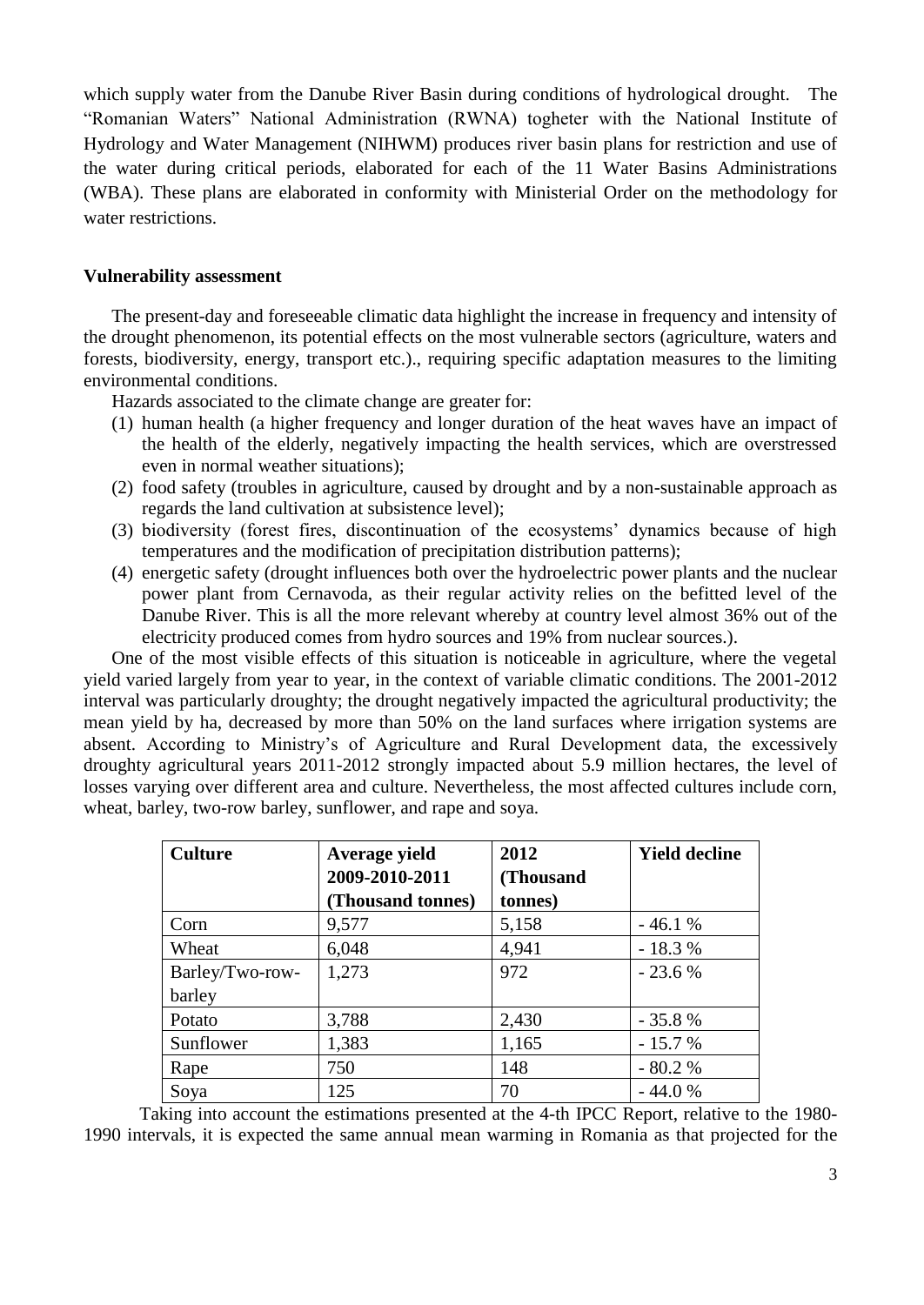whole Europe, with slight differences between models over the first decades of the  $21<sup>st</sup>$  century and much greater ones toward the end of the century, (within 0.5°C - 1.5°C for 2020-2029, respectively). As to precipitation, more than 90% of the models have projected for Romania pronounced droughts during the summer, mainly in south, south-east and east of Romania, with negative deviations from the current interval 1980-1990 topping 20% (Busuioc at al, 2003; Christensen at al, 2007).

In the conditions in which the climatic scenarios estimate a decrease of the precipitation amounts, it is expected that the intensity of pedological drought phenomena increased in the most vulnerable areas already known today, respectively the south, south-east and east of Romania (fig.1). The pedological drought will reach the highest intensity values (extreme/Co-300  $\text{m}^3/\text{ha}$  and severe/600-900 m<sup>3</sup>/ha).



Figure 1. Estimations of the distribution of soil moisture reserve in Romania in the context of predictable climate change

### **Emergency relief and drought response**:

Information management is one of the most important issue for water use and demand, and especially for an integrated water resource planning and sustainable development in agriculture. A good information management system is an invaluable tool, succinctly upheld by the maxim: "to measure is to know", and can be used to support Water Demand and Drought Management requests.

Early warning drought and risk management systems are obvious and efficient contributors that can facilitate adaptation to climate variability and changes, if:

- the existing network of meteorological and agrometeorological are developed in order to ensure reliable ongoing data at national/ regional/local level;

- a historical climate data archive can be provided, especially an archive on climate impacts in vulnerable sectors on water scarcity and droughts;

- climate data analysis are developed in order to determine the patterns of inter-annual and intraseasonal variabillity and extremes;

- the gaps in the development of regional climate scenarios and enhance capacity/experience in the use of different models are improved;

- information on the characteristics of system vulnerability and adaptation effectiveness such as resilience, critical thresholds and coping mechanisms are extended to identify opportunities for adaptation measures to drought, and the potential of particular practices.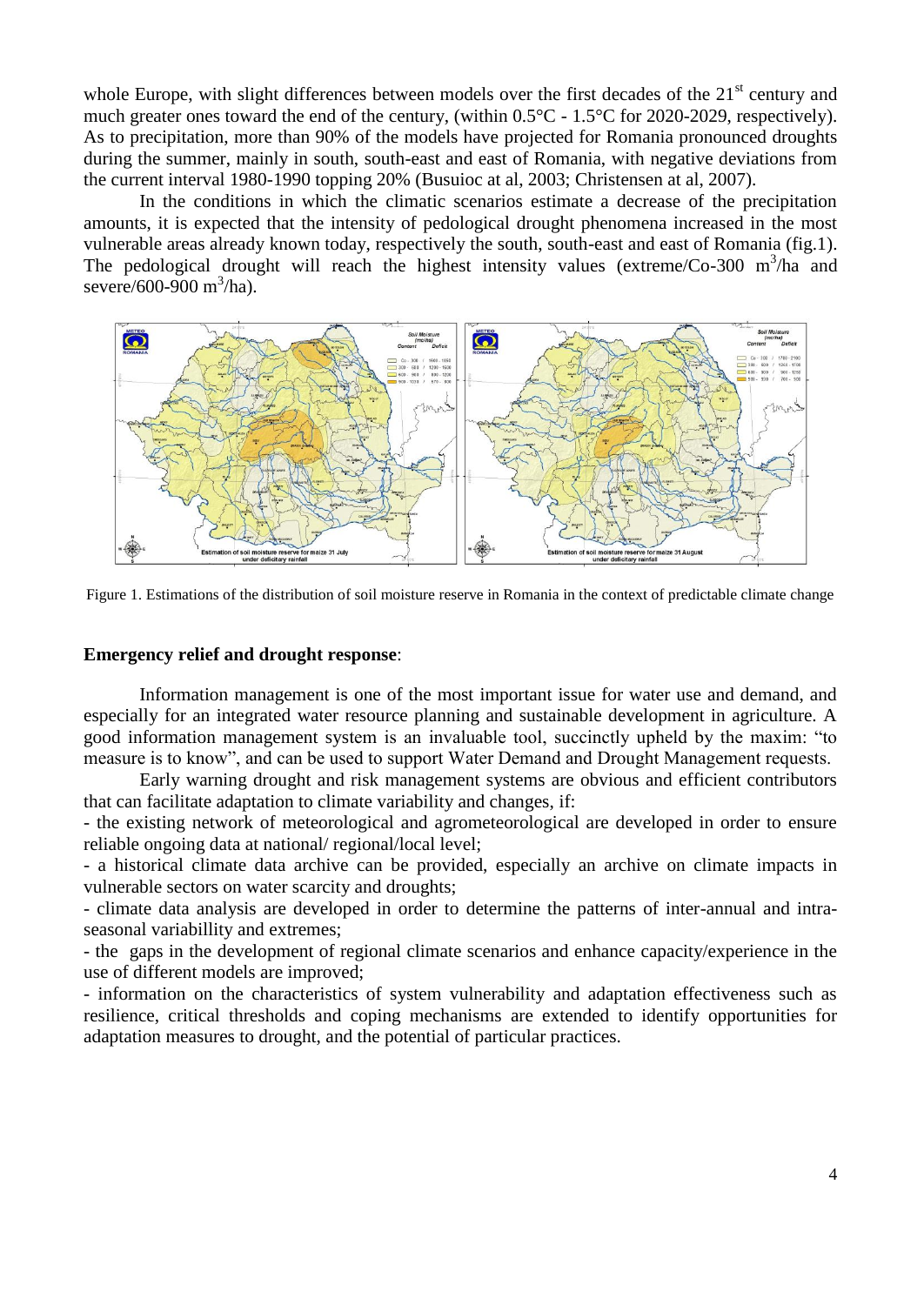### **Practices to alleviate drought impacts**

Given the effects of climate change in Romania reflected by temperature and precipitation regime shift, increasing number of droughts events being more and more apparent after 1981, the pedological extreme and severe drought that is manifested especially in the south, south-east and east part of Romania as well as the climate change projections in Romania for the 21st century, that will result in a high variability of agricultural production, with negative consequences on food supply and on national economy, the following measures to adapt to the effects of changes climate in the agricultural sector are required:

- $\checkmark$  supporting agricultural research and experimental production for the modification the structure of crops and selecting varieties with resistance to drought;
- $\checkmark$  improving the availability and applicability of modeling and adaptation options for the use of farmers (providing data and results on the response of water resources to climate change scenarios, promote the use of GIS technology, etc..)
- $\checkmark$  further elaborating of the Good Practice Guides for agriculture, especially for non-irrigated agriculture;
- $\checkmark$  develop and implement local action plans (at the communa level) for climate change adaptation;
- $\checkmark$  institutional capacity building in relevant domains regarding drought and water scarcity, as well as mechanisms to facilitate the exchange of information between institutions.
- $\checkmark$  conduct educational activities for public awareness on the effects of drought, desertification and water shortages, particularly in rural areas;

At the farm level are very important some elements of adaptation to climate change. Possible solutions to medium term should include:

- $\checkmark$  adaptation of the periods for conducting agricultural activities;
- $\checkmark$  selection of the crops and varieties better adapted to changes in the growing season and water available, as well as with greater resistance to new climatic conditions and moisture;
- $\checkmark$  crop adaptation based on use of existing genetic diversity and of the new opportunities offered by biotechnology;
- $\checkmark$  introducing of animals heat-resistant species and adapting of the animal nutritional regime to the demands caused by climate extremes.
- $\checkmark$  efficient use of water by: reducing water losses, improvement of the irrigation techniques, water recycling and storage;
- $\checkmark$  better management of soils by increasing water retention to maintain soil moisture;

At the national level, especially in south, south-east and east of Romania where drought will reach the highest intensity values (extreme/Co-300 m3/ha and severe/600-900 m3/ha) and taking into account the increase of intensity and frequency of droughty years, it is necessary to provide investments in irrigation infrastructure and improvement of the water resources management.

 Strategy of the Ministry of Agriculture and Rural Development in irrigation sector has the following main objectives:

1. Rehabilitation of irrigation infrastructure belonging to the public domain of the State on the area of approx. 823 thousands hectares, economically viable

2. Changing power solution for 3 irrigation systems with the surface of approx. 56 thousands ha, which are currently fueling from Siret and Prut powered from magistral channel Siret – Bărăgan

3. Fitting of the area of approximately 425 thousands ha, to be arranged with irrigation works in areas adjacent of the magistral channel Siret – Bărăgan, powered from the magistral channel Siret - Bărăgan.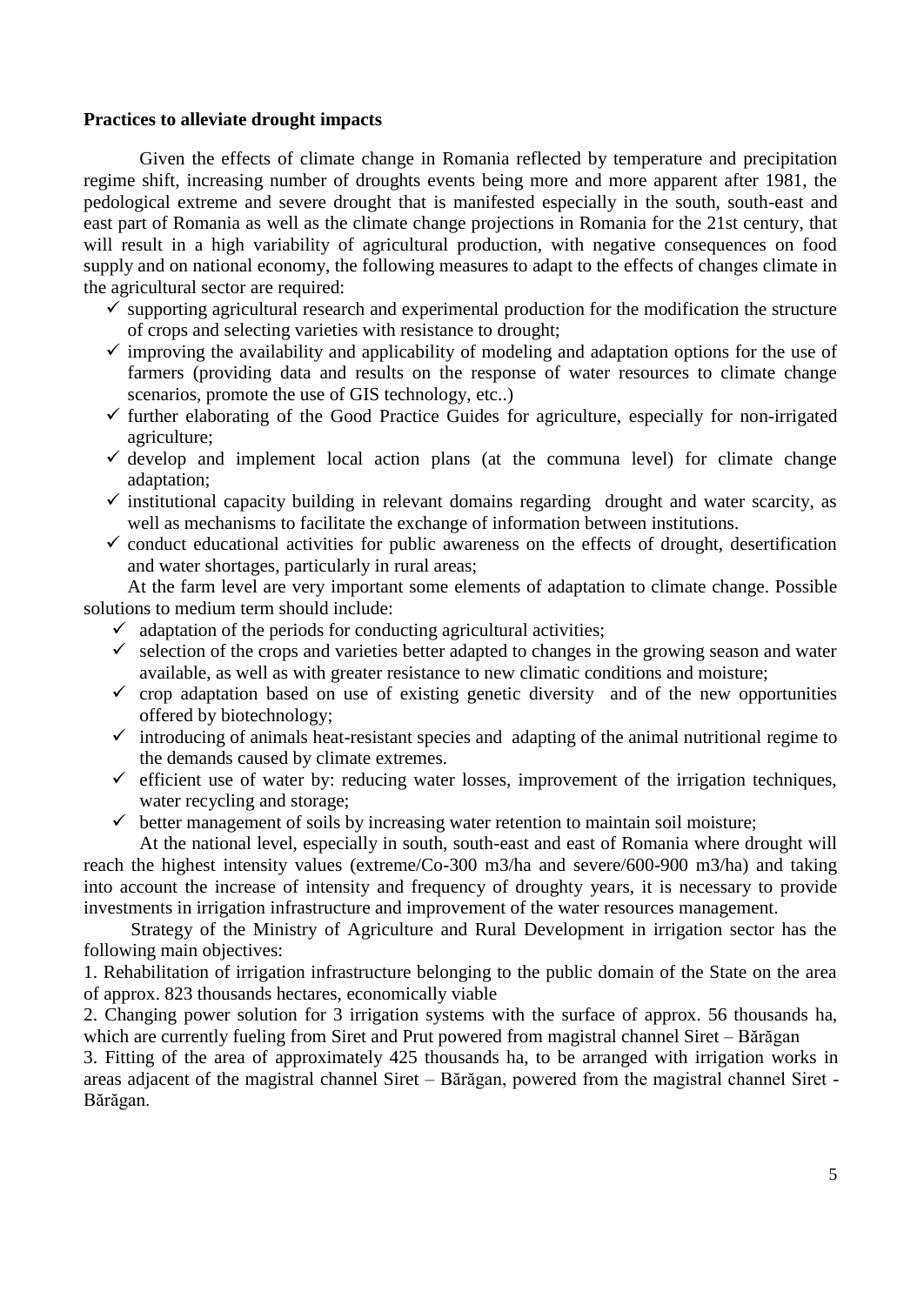State of play of the studies/actions already done to reduce exposure to drought risks:

- The *Climate Change Adaptation Guide* was elaborated and endorsed by the Minister of Environment through the Ministerial Order 1170/2008.

- Further more, several studies have been finalized or are underway, such as follows:

- INTERREG III-B: "*Agriculture and Climate Change: How to alleviate effects and threats*" delivering as particular outcome the "*Attitude Code towards mitigating the climate change impact in agriculture*"

- INTERREG IV-C: "*Water scarcity and drought: coordinated actions at EU regional level*" (2012- 2013).

- "*CLIMHYDEX – Changes in climate extremes developments and associated impacts to hydrological events*" (2012 – 2015), quantifying and assessing the impact of extreme climate events to hydrological regime and drought conditions.

*- "ADER 111 Geo-reference indicators on various space and time scales for evaluating the vulnerability and adaptation measures of agro-eco-systems against global changes" (2011-2014)*  aiming to enhance the decision support for adaptation measures concerning good practices and adequate technologies in agriculture, mainly dealing with pedological drought

- *MIDMURES – Mitigation Drought in Vulnerable Area of the Mures Basin (2011-2012),* financed by the CE-DGE under the development of prevention activities to halt desertification in Europe. The main goal of the MIDMURES project was to contribute to improving agricultural water saving and drought forecasting in the Mures pilot area through the combination of various technical approaches. The expected results refers to: modeling long-term agro-climatic data in order to establish the risk factors, to spot the areas with high vulnerability and provide timely drought forecasts; assessing the impact of climate changes on soil water availability for crops cultivated in the most vulnerable area of Mures River basin to drought and water scarcity, rainwater conservation in soil for optimizing water availability according to the plant needs throughout the growing season and in the period with high deficit.

- *The National Climate Change Strategy (2013-2020)* addresses two main components: the reduction in the concentration of greenhouse gases (Mitigation) and the adaptation to climate change (Adaptation), which is under approval by Romanian Government. On the Adaptation component were identified 13 sectors vulnerable to climate change: Food, Agriculture and Fisheries, Tourism, Public Health, Construction and Infrastructure, Transportation, Water Resources, Forestry, Energy, Biodiversity, Insurance, Recreation, Education. In this context, the integration of the adaptation in the sectorial strategies will help to have a comprehensive approach and select appropriate measures for the direct and indirect effects of climate change (including drought and floods). According to the provision of the National Strategy on Climate Change - Adaptation Component, the strategy has to be assumed and continuously improved at the local government level, through relevant, specific measures for the geo-political conditions, economical context and local public needs. At the same time, local authorities will develop action plans on climate change.

## **The need for knowledge and skills on drought management**:

The need to improve national drought monitoring and management policies with the goal of improving preparedness and reducing drought impacts will be based on two main topics:

- 1) Monitoring and prediction which should contribute to a broad early warning system;
- 2) Mapping and assessing the impact of droughts, promote adaptation of best practices, and develop infrastructure for irrigation based on scientific knowledge (climatic data, soil and crops data).

Crop efficiency is strongly influenced by climate variability, thus the agro-meteorological monitoring methods corroborated with additional specialized field observations are the crucial information sources needed for a correct assessment of vegetative stage, pointing also to the main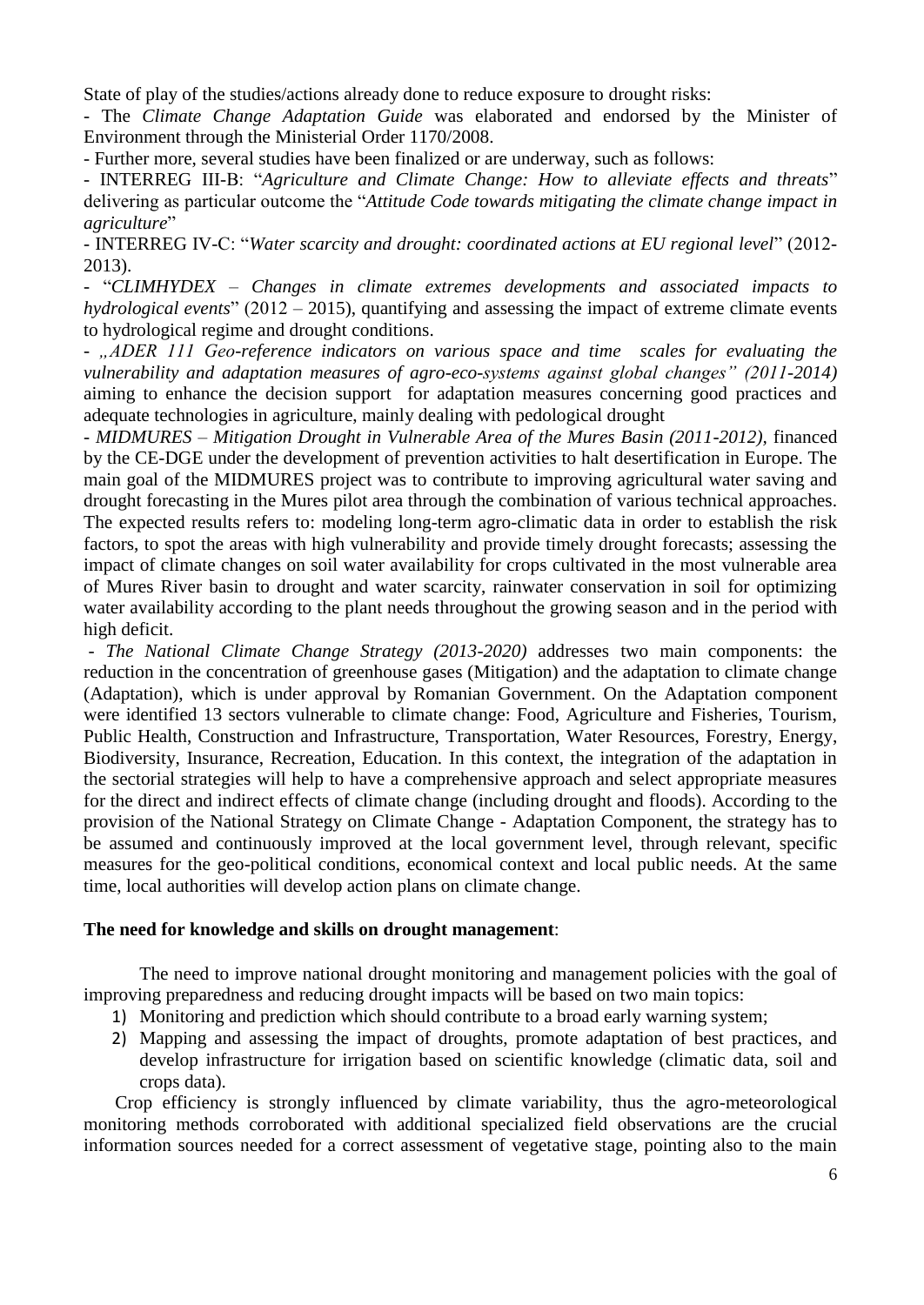characteristic of the limiting factor. Accurate diagnose of agro-meteorological conditions is a crucial process needed for understanding the risks caused by extreme weather events and for decision making and sustainable development actions. Due to the complex nature of drought as well as its large spatial and temporal extent, the drought risk management system should be developed on the cross-sectoral whilst national/regional level. There is a major need to elaborate the risk maps for drought hazard. Thematic drought maps will illustrate the most vulnerable areas to drought and water deficit at different spatial and temporal scales, including also the impacts on agriculture, forest, water supply and energy and environment. In order to choose the best decision it is needed a more detailed description of current situation regarding the current conditions and forecast of limitative conditions (water deficit and drought) in order to elaborate the disaster management plan in timely manner. In this way the farmer and not only may get benefit by the complex analyses and advisories to mitigate the effects of limitative conditions.

The second topic will be achieved by: selecting and assembling drought related data and information concerning drought formation exposure to drought and impacts of droughts; developing a set of drought indices for various applications that can be calculated in a timely manner based on the information that is readily available; coupling tools for operational drought early warning and long term prediction; building a concept for drought hazard, susceptibility to drought and vulnerability maps generation with the use of GIS techniques; identifying drought management approach (immediate response or decrease vulnerability) to recover or mitigate direct and indirect impacts of drought within economic, environmental and social contexts.

Concerning the set of drought indicators (climatic indicators like SPI and Aridity index or agro meteorological indicators such as soil moisture, ETP, heat weaves, etc) should be considered a set of the national and international indicators specific in the field of meteorology and agrometeorology, climatology, hydrology and soil indicators.

Meteorological activity in Romania is in a extensive process of modernization, so that Romania should be able to secure and expand the compatibility of their data and meteorological information communicated according with the commitments through international agreements and conventions in the field of meteorology. The modernization of meteorological activity in Romania started in previous years- begun recently, through the NIMS – National Integrated Meteorological System (automatic weather stations, Doppler rader, satellite receiving station, communications and high-performance processing equipment, etc). On November 29, 2010, Romania officially joined the Convention on the establishment of an European Organisation for the Exploitation of Meteorological Satellites (EUMETSAT). The membership is beneficial for Romania given that data and products from geostationary satellites are received, processed and forwarded to the central and local authorities. Satellite data are used both in operational activities such as weather forecasting and agrometeorology, as well as in studies and researches developped in meteorology, agrometeorology, climatology, remote sensing and geographic information systems. By continuing the modernization and development of national meteorological system components is essential to ensure permanent interoperability with the European and international systems and other specialized institutions in this field.